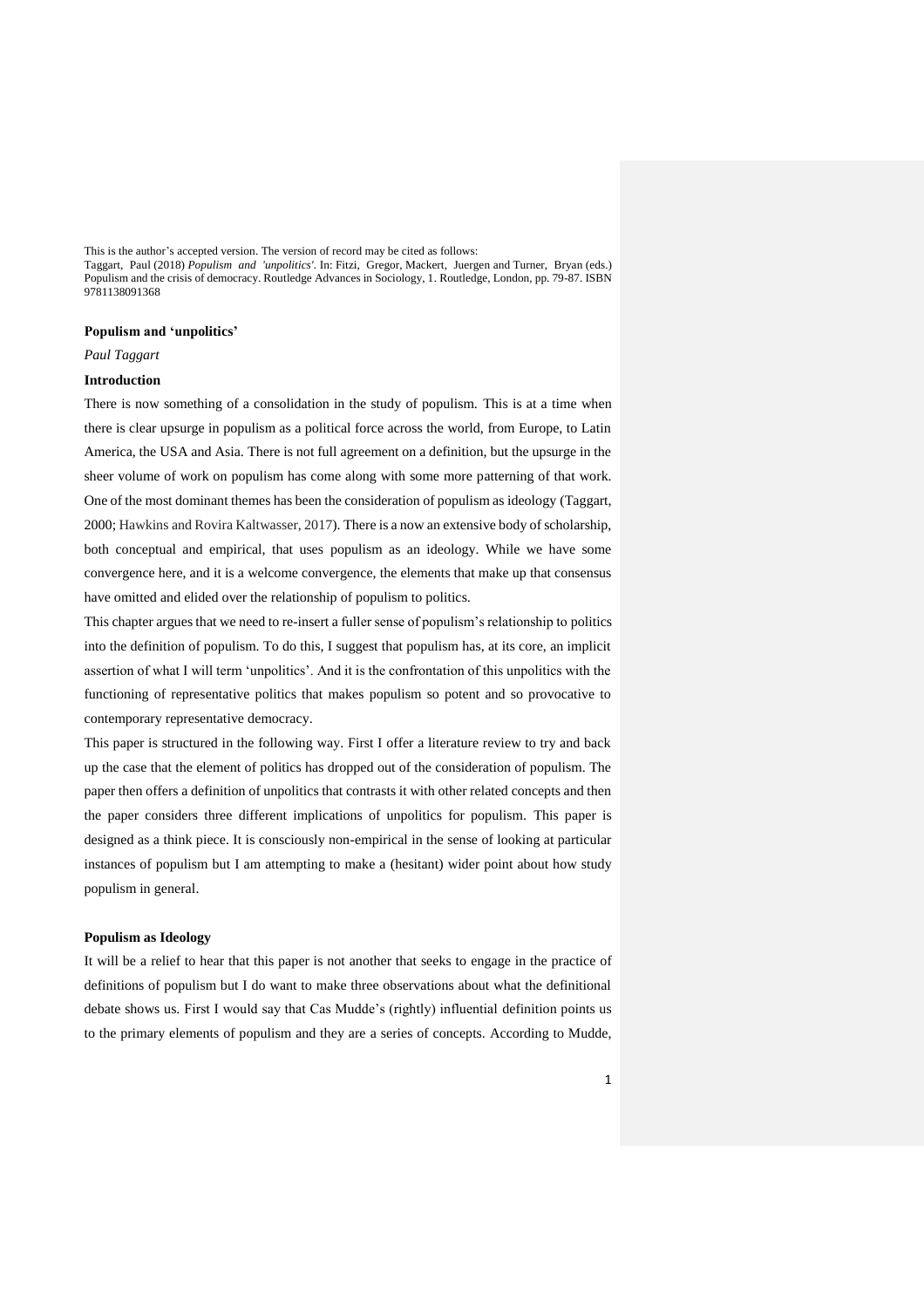populism is 'an ideology that considers society to be ultimately separated into two homogeneous and antagonistic groups, "the pure people" versus "the corrupt elite", and which argues that politics should be an expression of the volonté générale (general will) of the people' (Mudde, 2004: 543). The people-centredness is clearly there. And this aspect has had plenty of academic attention (Canovan, 2005; Stavrakakis, 2014; Ochoa, 2014). Similarly the opposition to elites is well established.

Politics for populists, is however reduced in this definition to being an expression of one of the most oblique concepts in Political Theory. However we can make this more accessible by seeing the importance of the general will as embodied in the populist emphasis on popular sovereignty (Canovan, 1999, 2004). This focus is really about populism as a feature of democracy rather than politics. Certainly it is true that populism emphasises popular sovereignty and the will of majority as an enabling component of democracy that has become constrained. Populism also plays up popular sovereignty but plays down the other features of democracy that emphasise constraint such as the rights and rule of law. So this emphasis is a good one and one that is a core feature of populism. It is also goes a long way to explaining why the manifestation of populism is so problematic for democracy, as it challenges it from within (Meny and Surel, 2002).

The weakness of this element of the definition is that is misses the more fundamental ambivalence about politics itself which populism derives from. It is from this ambivalence to politics that the corruption of Mudde's 'corrupt elites' comes from. The elites are not inherently corrupt but rather are corrupted by being involved in politics. For populist thinking the steady state model is one where most citizens get on with their own lives and avoid politics and where those that are involved in politics will inherently be unrepresentative and will, more importantly, inevitably be corrupted by any sustained political activity. Simply asserting the general will is not enough to fully describe the populist sense of politics. And I would argue it goes deeper than this – it misses the unpolitics of populism.

The second observation is that populism can give rise to a series of secondary features. These are factors that are not universal. Not all populists demonstrate this features but they occur commonly enough for us to suggest that they have some association with populism. I am going to call these 'tropes'. Ben Stanley has talked about the populist playbook and this is a very similar idea – that there are a set of resources that populists can and do call upon but which are chosen in response to a particular context so are not always mobilised. The thin-centredness of populism as an ideology explains why we have to be prepared to see populism as an ideology which may give rise to features that are symptomatic of its core elements but which are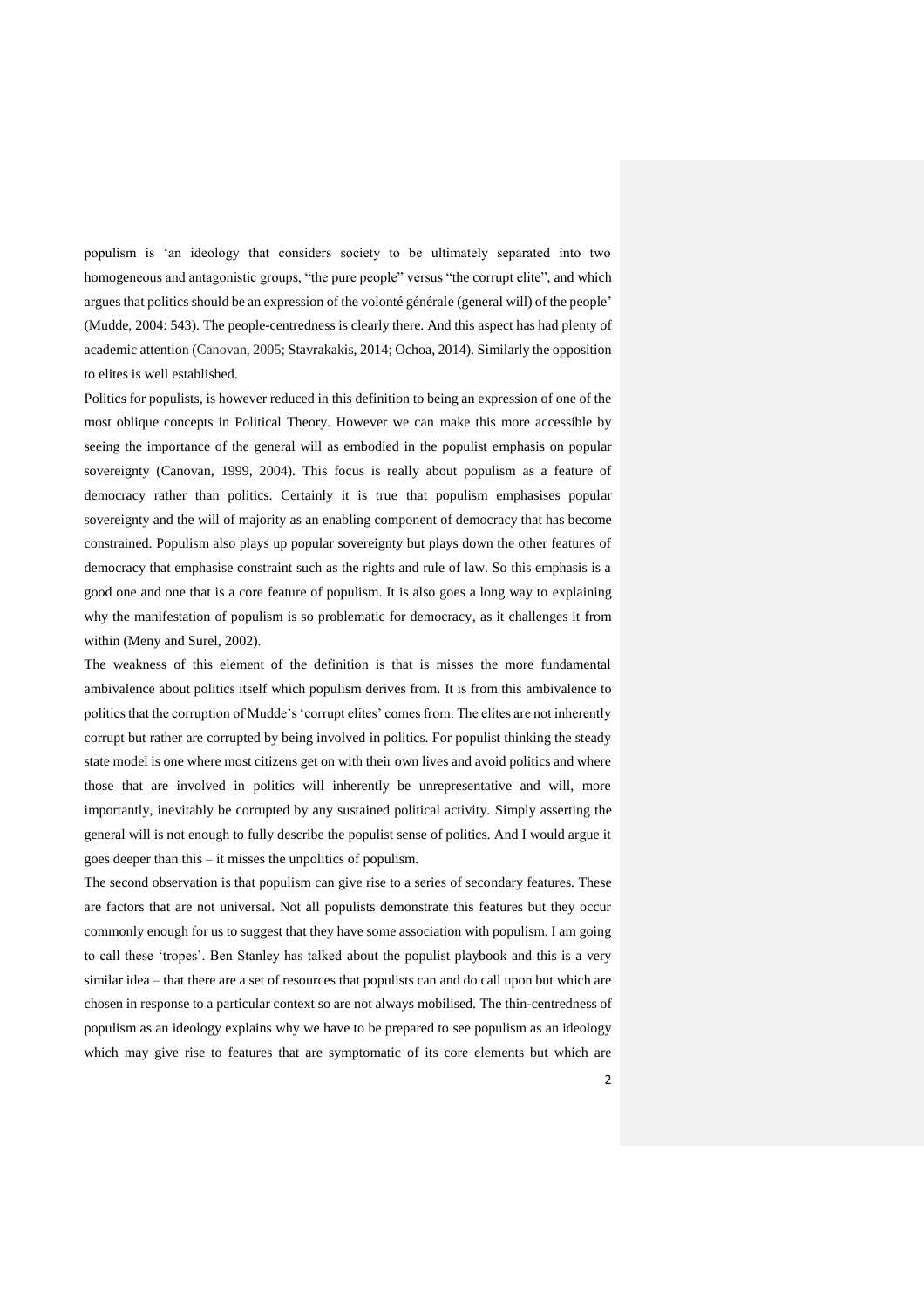themselves not necessary and sufficient for us to identify them as universal features of populism (Stanley, 2008; Taggart, 2000; Freeden, 2017).

The three core features of populism lie then in its people centredness, its antipathy towards elites and, I am suggesting here, a particular conception of politics which I am calling 'unpolitics'. The tropes can be considered secondary features of populism but all stem from unpolitics. But before we consider these, it is important to try to define and clarify what I mean by unpolitics.

# **Definition and differentiation of unpolitics**

Unpolitics is not the same as anti-politics or being apolitical. I am defining unpolitics here as the repudiation of politics as the process for resolving conflict. It is both negative in the sense of rejecting key elements of politics (settlements, corruption and conspiracies) but also positive in the sense of tending to celebrate or resort to other forms of activity (e.g. war, religion) but staying within a democratic frame of reference.

It is clearly not apolitical as populism can lead to the full engagement in politics. The only way in which it could potentially be seen as apolitical is in the idea that populists are only 'reluctantly' political – that unconventional populist leaders will often claim to be in politics as a temporary measure to fix a crisis. The narrative of populism does as one of its core features the idea that right-thinking, virtuous and ordinary people are those that it is appealing to and it is these sorts of people who are normally non-political. Politics is a degenerative activity and these people just normally like to get on with their lives, earn a living and avoid the political world. That is why the 'silent majority' is silent. It has chosen to not have a voice as it has chosen to not be political. However it is the emergence of a sense of crisis that mobilises this constituency to rise up and start to become engaged actively in politics (as populist actors) or active supporters of those actors engaged in politics (as a populist constituency).

Unpolitics is not the same as the rejection of politics or anti-politics. There are two points here. First that it is not anti-politics in the sense that anti-politics is revolutionary. Populism's power is in being with the realms of reformism and stopping short of revolution. It works within the boundaries of existing democratic politics. As soon as it steps outside those boundaries it comes to be authoritarian, revolutionary but most decidedly not populist. The second point that it is also not without politics or apolitical. At its core it may have a hankering for a world without politics but populism is driven to engagement with politics but in a way that is at odds with that politics. This is partly why populism is always so challenging a phenomenon for those that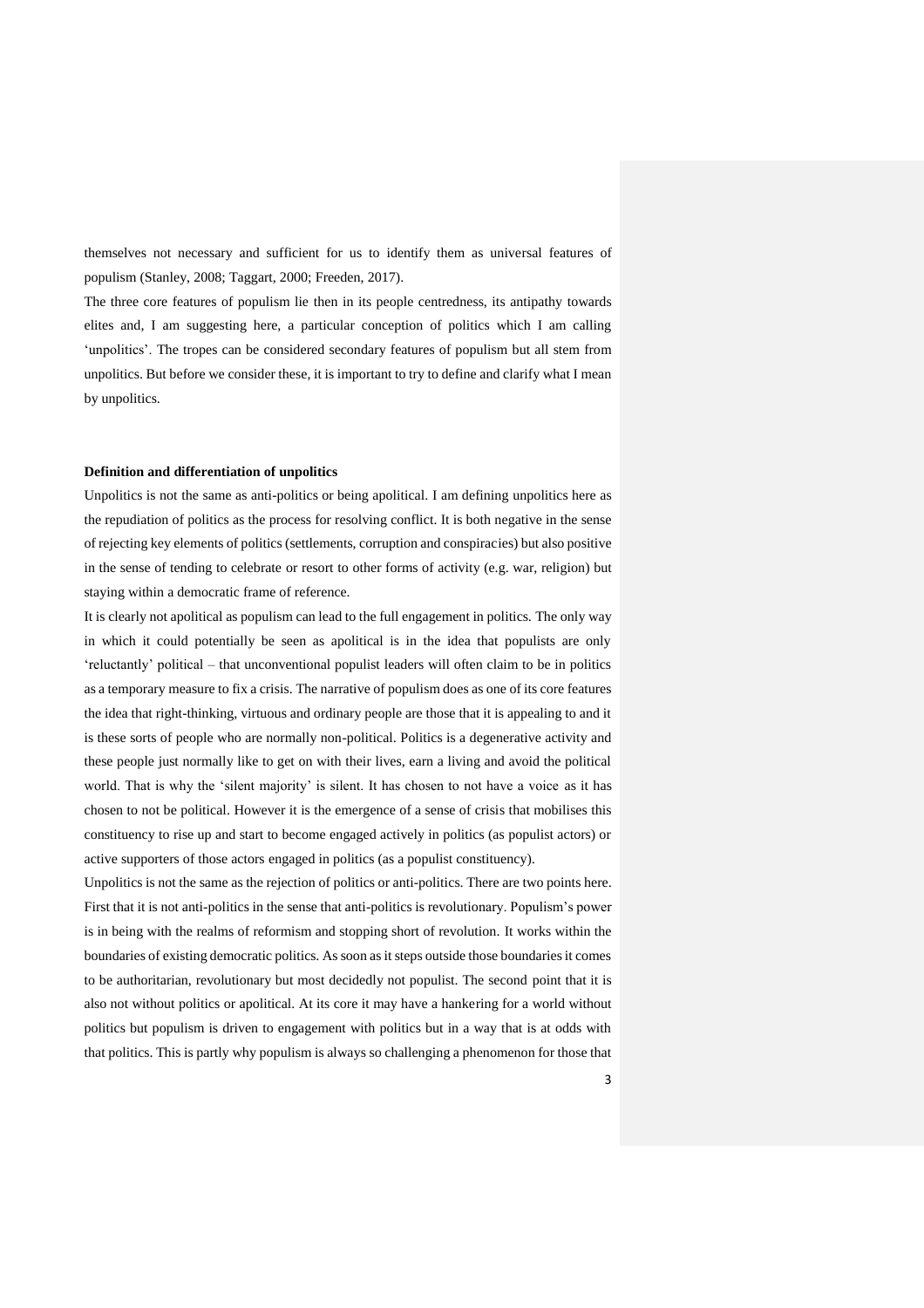are either systematically engaged in or engaged by politics as an activity. The disjuncture between unpolitics and politics is that make populism often so spectacular and so perplexing to students of politics.

## **The nature of populist tropes**

The three tropes that follow from unpolitics are features that often, but not always, are apparent in populism. I am admittedly being rather broad brush here and this is not an empirical survey of the presence of these tropes. Rather what I am seeking to do is to see if these broad brush strokes paint a picture of some of the more opaque aspects of populism.

#### *Politics as war*

In the classic von Clausewitz definition, 'War is the continuation of politics by other means' but what I want so suggest here is that for populists there is a strong undertone of politics being the continuation of war by other means. What I mean here is that the repudiation of politics by populists means that when they engage in political activity the tone, tools and metaphors that they adopt can have more in common with war than with the practice of politics. This also goes some way to explaining the appeal of populists to their constituencies even at times of apparent chaos and confusion.

The war metaphor for populists can be seen in three key ways. First, it can be seen in polarisation. The binary nature of politics for populists is frequently noted. For some this meant populism has been termed bifurcatory or as Manichean (Hawkins, 2010). It seems almost selfevident to suggest that there is something of a relationship between polarisation and the emergence of populism. But what is not as clear is whether polarisation is the cause or the effect of populism. The framing of politics by populists is more important as a cause than as an effect of polarisation.

The second implication of the war trope for populists is the neglect of rights. What is striking about populists is that the trenchant assertion that they are there to champion those who have been neglected and who are the majority is almost never cast in terms of rights. The war metaphor implies that the enemy are very much an enemy in everything. The elite are essentially to be opposed and these must be a complete defeat. For populism, the war trope justifies the suspension of rights, just as might be expected in the situation of states going to war.

**Commented [M1]:** Could you please complete the sentence or delete<sup>?</sup>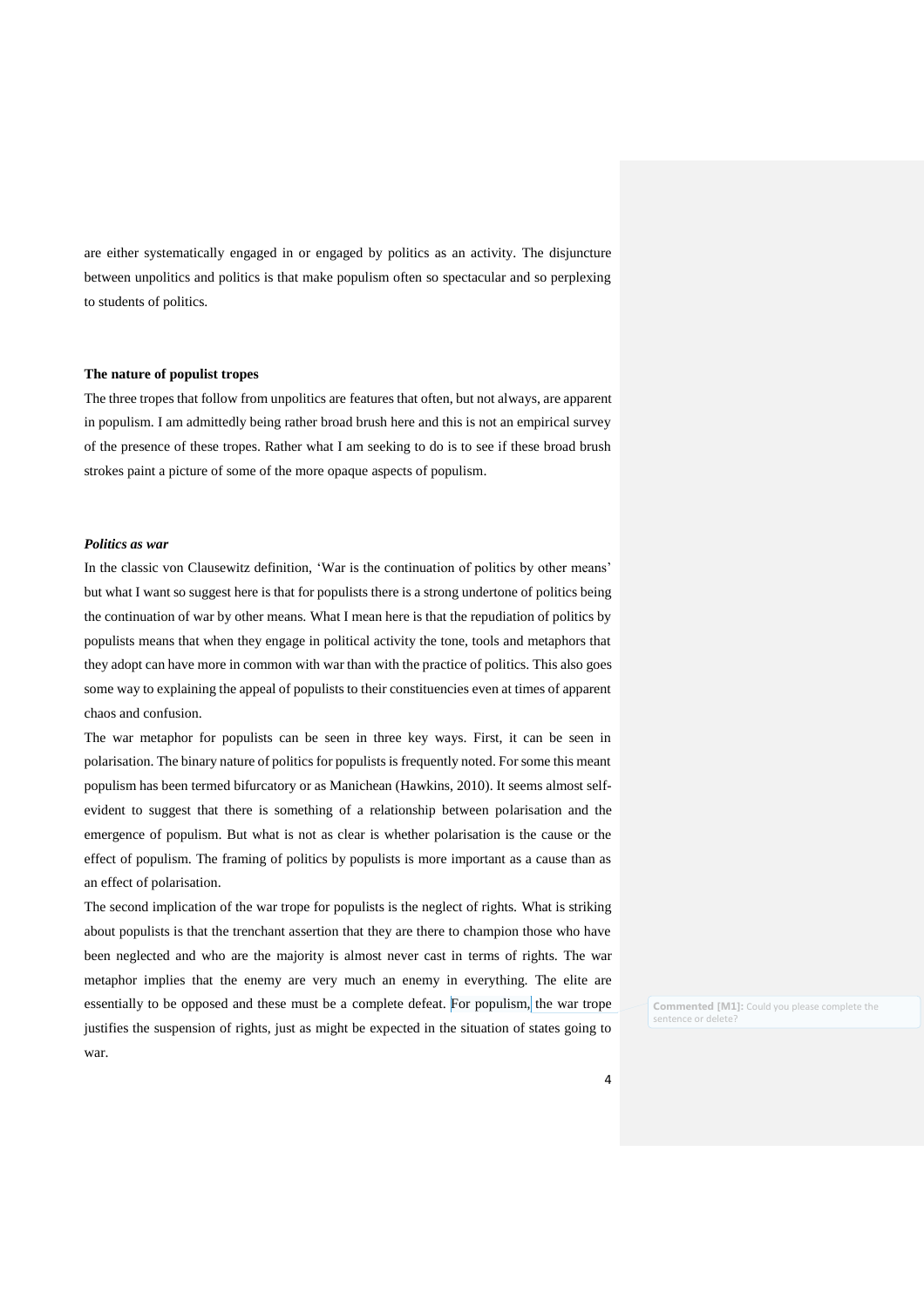The emphasis for populism is on wars and not battles. Populism views politics as on-going conflict. It is for this reason that I am identifying a war and not a battle trope. For populists defeat in any one battle does not signify defeat. Indeed, populists can often claim that defeat is evidence of the superior resources of the enemy but this is itself vindication of the populist cause. It is almost the case that success and failure in elections can be equal grist to the populist will. Populism's power can be to use defeat as a source of effective mobilisation.

## *Politics as religion*

To suggest a parallel between populism and religion is nothing novel. We can see it implicit in the work of Hawkins and explicit in the idea of missionary politics in Zuquete (2007). Historically, we can also see strong religious parallels in the early populists. The clearest case is of the Russian *narodniki* whose movement had all the elements of evangelising, conversion and proselyting that we might expect with a religious movement (Venturi), 1960).

In practice identifying a parallel with religion or a quasi-religious (Taggart, 2000) aspect to populism is rather vague. For those manifestations of populism without an explicit link to religion, then, we need to be clearer on *how* this putative link might manifest itself. I would suggest that there are three ways we can see this trope: in terms of charismatic leadership, in the emphasis on the virtue of the people and in a tendency to evangelise.

The first manifestation of the religious trope can be seen in that way that populism is often associated with or can iteslfe celebrate charismatic leadership (see Taggart, 2000, 100-103; Barr 2009). There is sometimes a tendency to talk about populism as always being associated with charismatic leadership. We need to be precise here about the meaning of charisma and to take to mean something more than just personalistic leadership. The leadership of someone like Chavez is about not his personal qualities but also in him alone embodying the people. (The Trump case does not work well here). We need to go back to the Weberian idea of charismatic implying being touched by God. This idea means that authority attaches not to office or to tradition but to the individual alone.

Looking at examples of the contemporary populist radical right in Europe, there is certainly a strong association between powerful individual leaders and the parties that they lead (Van der Brug & Mughan 2007) and the same holds true for some Latin American cases (see Weyland 2003). But there is nothing inherent in populism that means it inevitably tends to charismatic leadership. Populists in the nineteenth century in the US and in Russia did not have charismatic

**Commented [M2]:** Could you please add the year and the full reference in the references?

**Commented [M3]:** The following enumeration is unclear. First and second missing; third twice. Could you please revise and insert first, second, third?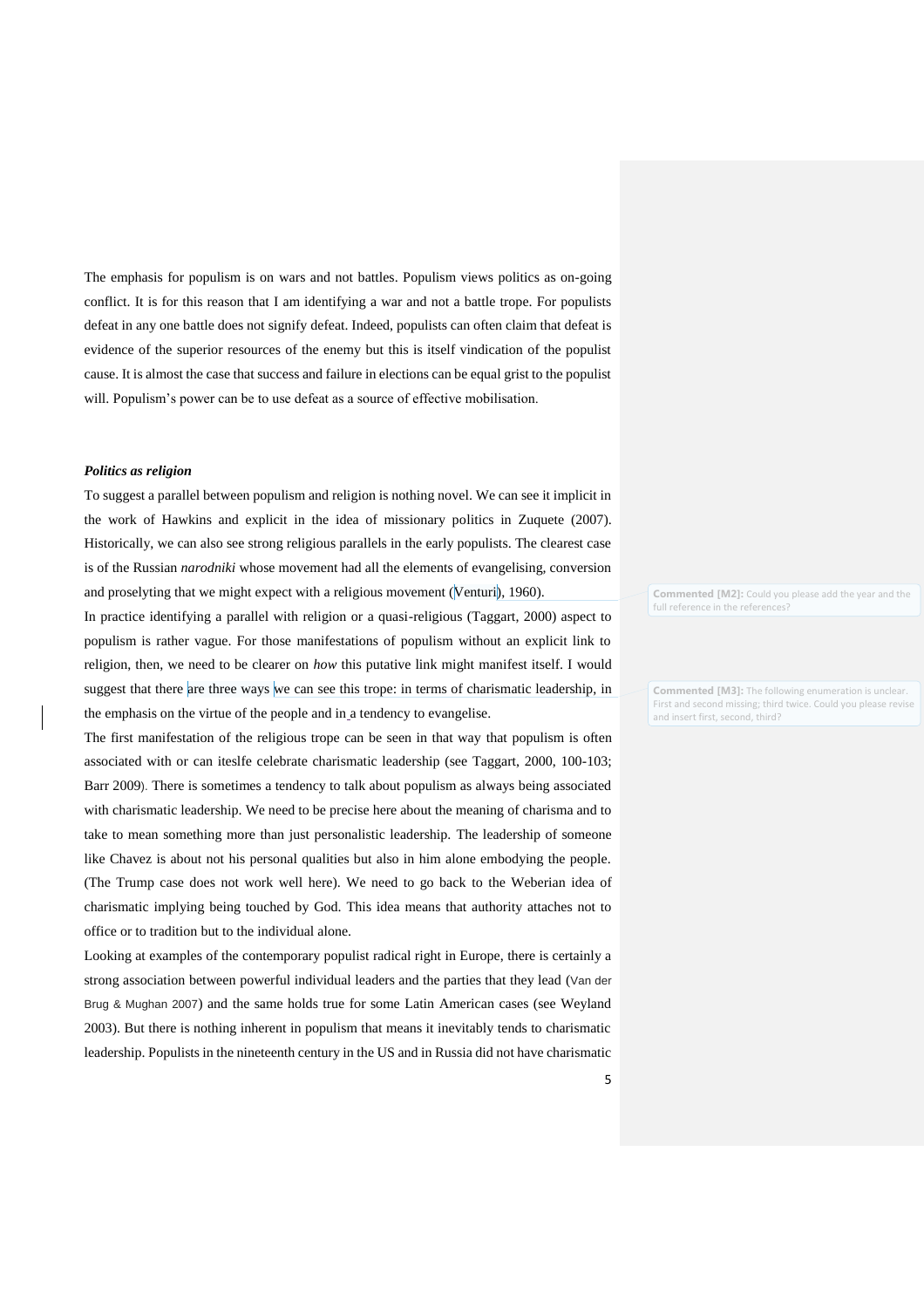leaders. They were both cases of bottom up mass movements without clear leaders. The religious parallel is instructive here. The idea from religion of a messiah or a prophet as sent by God is something that does not occur with regularity. With religion the importance of a God-given representation comes about only occasionally and the presence of such figures can imply the need to the reinstate the virtue of the people, to move them back into a track that is more in accord with God. For populists, the charismatic leadership claim is very much that a sense of crisis (Taggart, 2000) brings about the need for extraordinary leadership. The unpolitics is clear in that often those individual extraordinary individuals come often from outside conventional politics. Businessmen and billionaires are more attractive to populists than established conventional politicians. The 'gift or grace' of such figures is that their extraordinariness is what enables them to lead, or to channel, the ordinariness of their constituency. Whether it is Berlusconi, Babis, Trump or Perot, populist leaders of this ilk flaunt their exceptionality as a paradoxical mark of their connection to the ordinariness of their constituency. And even when populist leaders are not from outside conventional politics, they often use the socio-cultural norms of the 'low' (Ostiguy, 2017) to ram home how they can transgress conventional political norms, even if they have not, in practice, crossed over into politics from 'outside'.

The second way we can see the religious parallel is in the virtue of the people. As Shils (1956) observed an aspect of populism is the inversion of virtue: virtue coming not from detachment or from learning or study, but rather virtue is inherent within the people. In a sense then, the populist narrative of a virtuous people is a parallel for the people as being blessed. The reason that populists eschew experts, theories and intellectuals is that wisdom does not come from learning or from books. Rather it comes from ordinariness and innocence. There are strong religious parallels with the idea either of a 'chosen people' or in the idea that we are all God's children.

The third aspect of populism that can link with its religious parallel is the tendency to evangelise. Think here of the co-operative movements that underlay the US populists in the 1870s and 1880s (Goodwyn, 1976). There was a strong element of education as these farmers sought to spread ideas about how they might operate collectively to overcome the atomisation and powerlessness that they felt in the face of money, political and railroad interests. And we see that idea of spreading truth also important in the *narodniki.* There was, in both movements a strong theme of learning. For the US populists, the co-operative movement placed a great emphasis on spreading its message through teaching and instruction. This was linked to learning about how to operate as a collective agrarian enterprise to free the farmers from their

**Commented [M4]:** Could you please revise the sentence?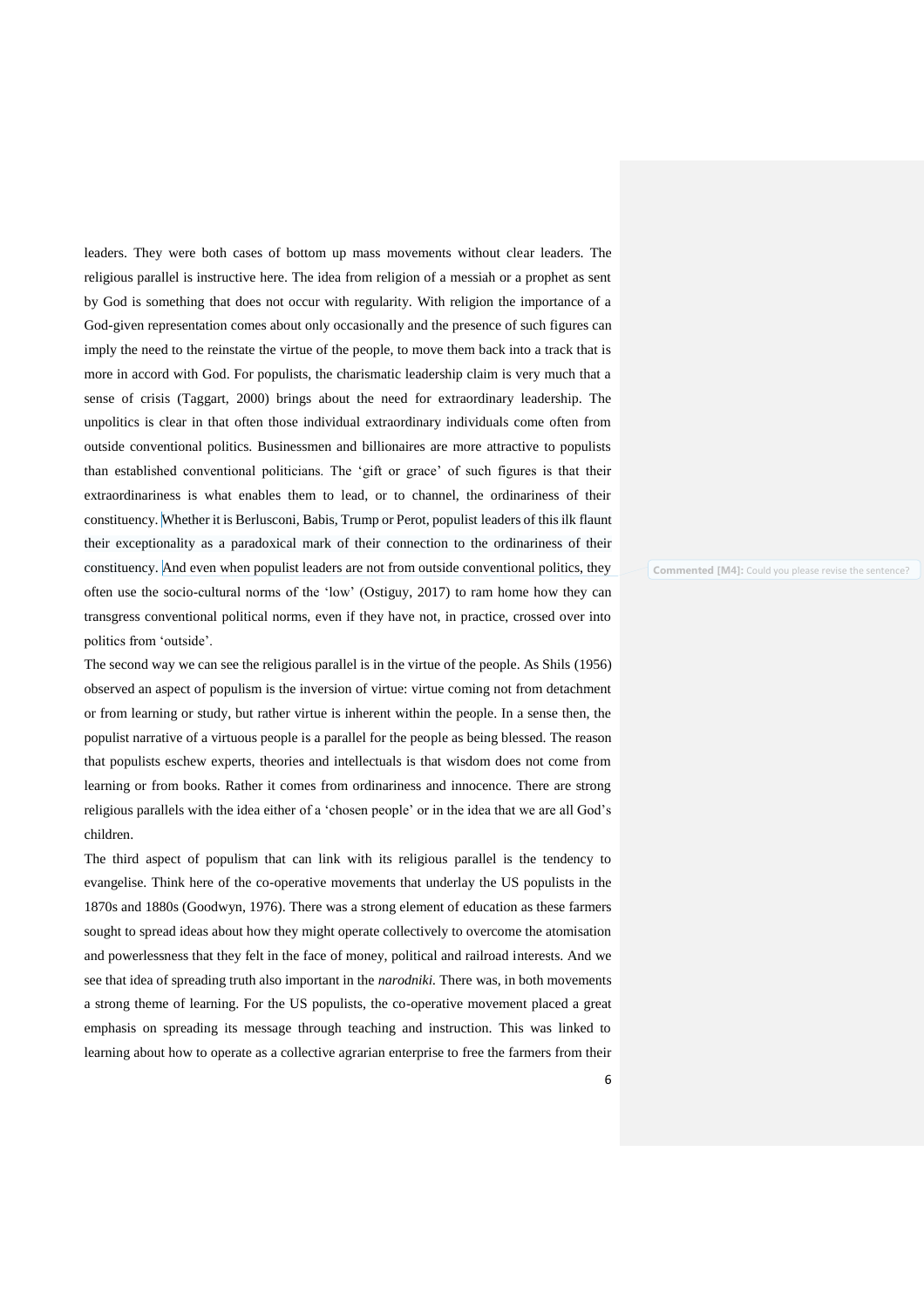dependence on the banks and railroads. But it inevitably spilled into teaching and learning about politics (Goodwyn, 1976).

## **Politics as conspiracy theory**

The third trope that we can identify in populism is in the tendency towards conspiracy theory. The assertion here is that populists will often tend towards a diagnosis of the present condition that verges on, or is characterised by, being a conspiracy theory (Castanho Silva, Vegetti and Littvay, 2017). This stems from the propensity to see the elite as corrupt and conspiratorial and as unrepresentative of the people. The prevalence of this situation then implies that there is agency at work – that it is a design.

The key elements of a conspiracy theory are that power is being wielded by the powerful in a collusive way with a deliberate element of secrecy (Sunstein and Vermeule, 2009). As Fenster (1999) notes, conspiracy theories are theories of power and so they are more than casual empirical assertions. This means that the populist resort to conspiracy theories is more fundamental that a claim about a case. It also amounts to a claim about politics. It may be about politics at national level but it also may feed into wider global conspiracies.

Conspiracy theories simplify complexity. They provide an over-arching explanation for what might difficult or even impossible to otherwise fully explain. It may be that politics is conducted via the active collusion of the powerful in their own interests and with an element of secrecy. However, we are not concerned here with the veracity of the claims of populists but rather in the tendency to resort to conspiracies as an explanation. The need for a simple explanation is indicative of the unpolitics of populism. For Castanho, Vegetti and Littvay (2017), conspiracy provides not simplicity but also a powerful narrative.

The allusion to collusion in populism is also very natural. An opposition to an elite or an 'establishment' will naturally lead to the assumption that this grouping is somehow unified in not only ends but means. Although an elite/establishment may be either heterogeneous or pluralistic, it is a useful rallying cry of populism to try and to tar them all with the same brush. The eliding of terms like liberal/cosmopolitan/metropolitan are often attempts to frame elites in a unitary, and negative, way for populists. In some sense the monism that is inherent in the populist conception of the people and the heartland from which they derive, is here mirrored in their view of those that are not 'the people'.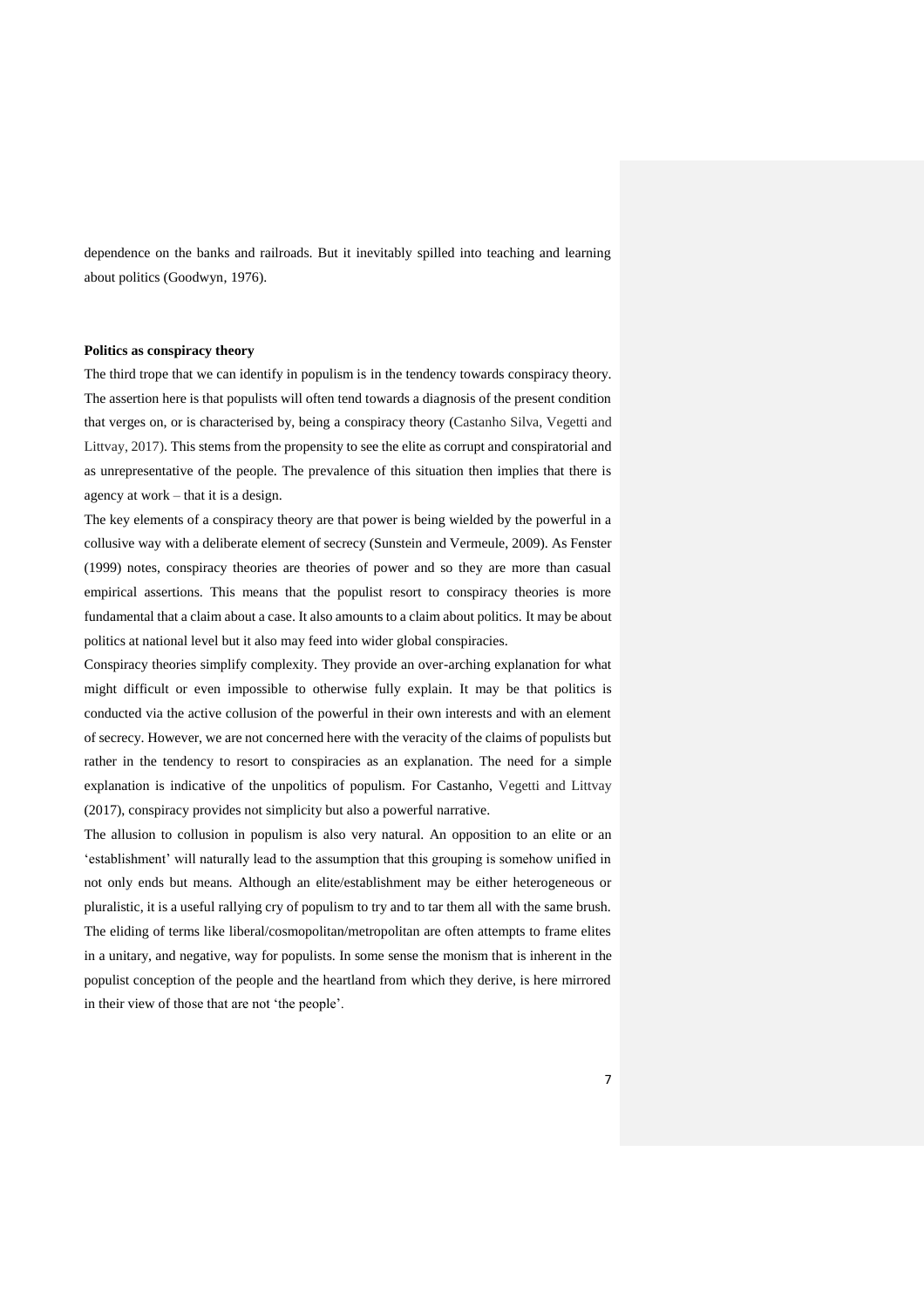### **Conclusion**

I have tried to show that the concept of unpolitics is useful one to unpack some of the aspects of populism. I have argued that underlying populism as an ideology is a very profound and fundamental ambivalence about politics such that it implicitly celebrates or is drawn to unpolitics. In practice this means that populists will often, but not always be pulled into narratives and ways of thinking associated with activities divergent from politics, namely war, religion and conspiracy theories. I have identified these as tropes, as tendencies that can occur and which taken together or separately imply a predilection for unpolitics over politics. The effect of these tropes can be powerful.

Politics as practice is about settlement. Settlements are changing sets of norms about ideas, rules and justice that shape politics at any given time in any given location. They are inherently dynamic. These can be both wider settlements about the nature of politics in a nation/state or they can be far more micro and can relate to a policy area of an issue of political contention. These settlements shape who the winners and losers are and shape the nature of political competition. They are, however, dynamic and by no means immutable and so much of politics takes place with settlements and therefore knowing the shape of (or where to look for) existing settlements will provide a fuller picture.

Populism tends to relish unsettling politics. Populism seeks unsettlements. Pierre Ostiguy (2017) talks about this as populism 'flaunting the low'. By this he means that populism revels in its transgression of norms. This is why populism is both disruptive and celebratory in its unsettling of its opponents. The other effect of populism's unsettlements is that it has the effect of lumping together its opponents. By forcing all opponents to contest populism on two levels – by countering the policies/issues/positions and by simultaneously defending the norms that are being transgressed in the manner in which these positions are put, populism conflates differences between opposition and also emphasizes its own distance from this falsely conflated grouping.

The purpose of identifying these tropes is not to use them to categorise cases of populism. They are not useful for doing this because these tropes are neither necessary nor sufficient for classification as populism. Rather the identification of these tropes is meant to help us (or perhaps only me) to unpack populism: to point to the unpolitical core of populism.

Of course, I am aware that one objection to my argument may be that I am equating politics itself with either liberalism or representative democratic politics. There is a difficulty in separating understandings of politics in the contemporary world from understandings of liberal democracy and representative politics. Of course, other forms of politics exist and even flourish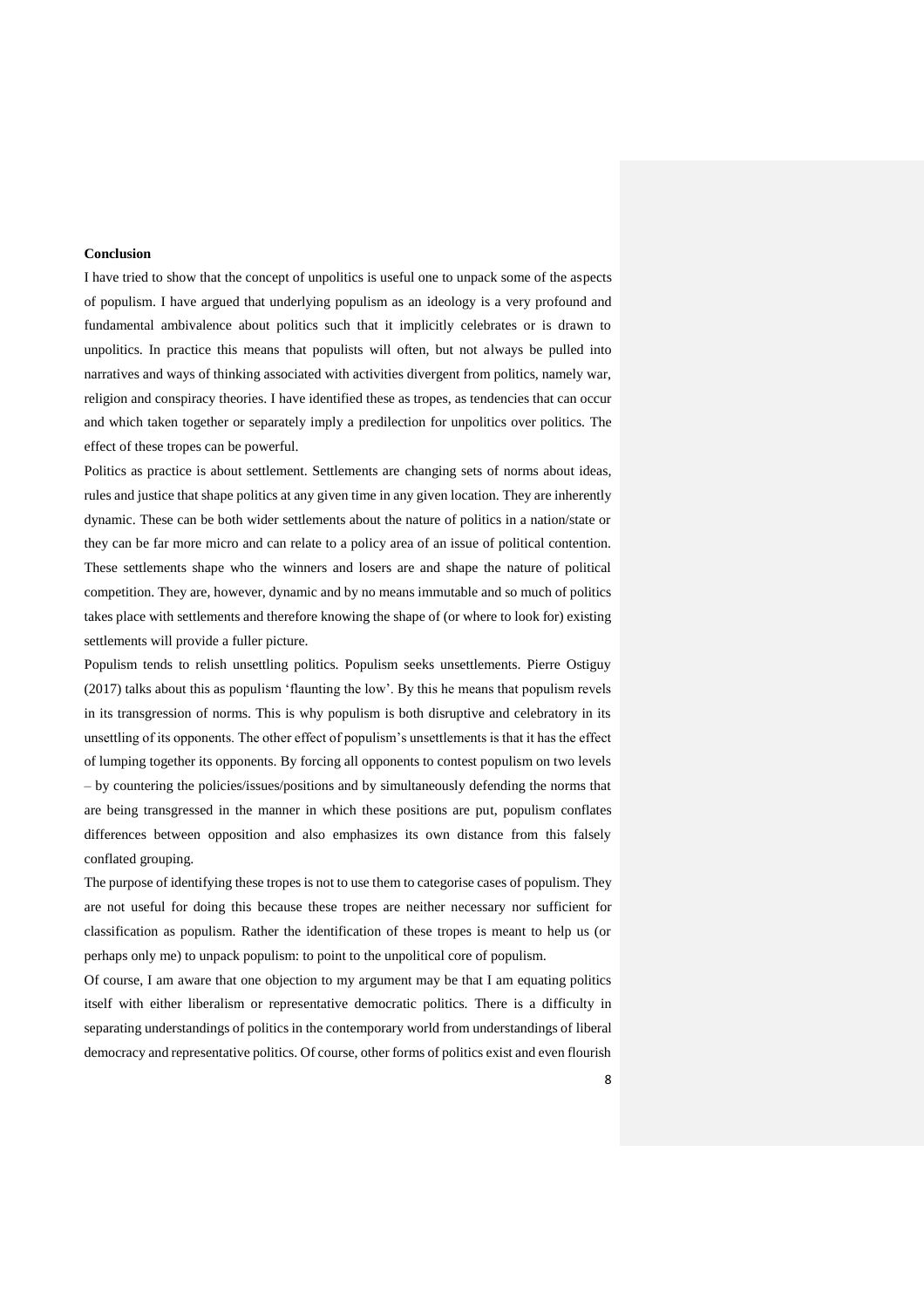(Geddes, 1999) but it is difficult to disentangle politics from its liberal and representative forms. More prosaically, I would also suggest that populism is only a feature in liberal and representative political contexts.

The urge to unpolitics and its power in general is a source of the effectiveness of populism in contemporary politics. There is nothing new however in either populism or its unpolitics. The prevalence of contemporary populism then means that we need to address what it is that makes unpolitics to palatable and politics so unpalatable to so many at this juncture. The success of populism and the celebration of unpolitics represents perhaps a particular failing of politics at a particular time.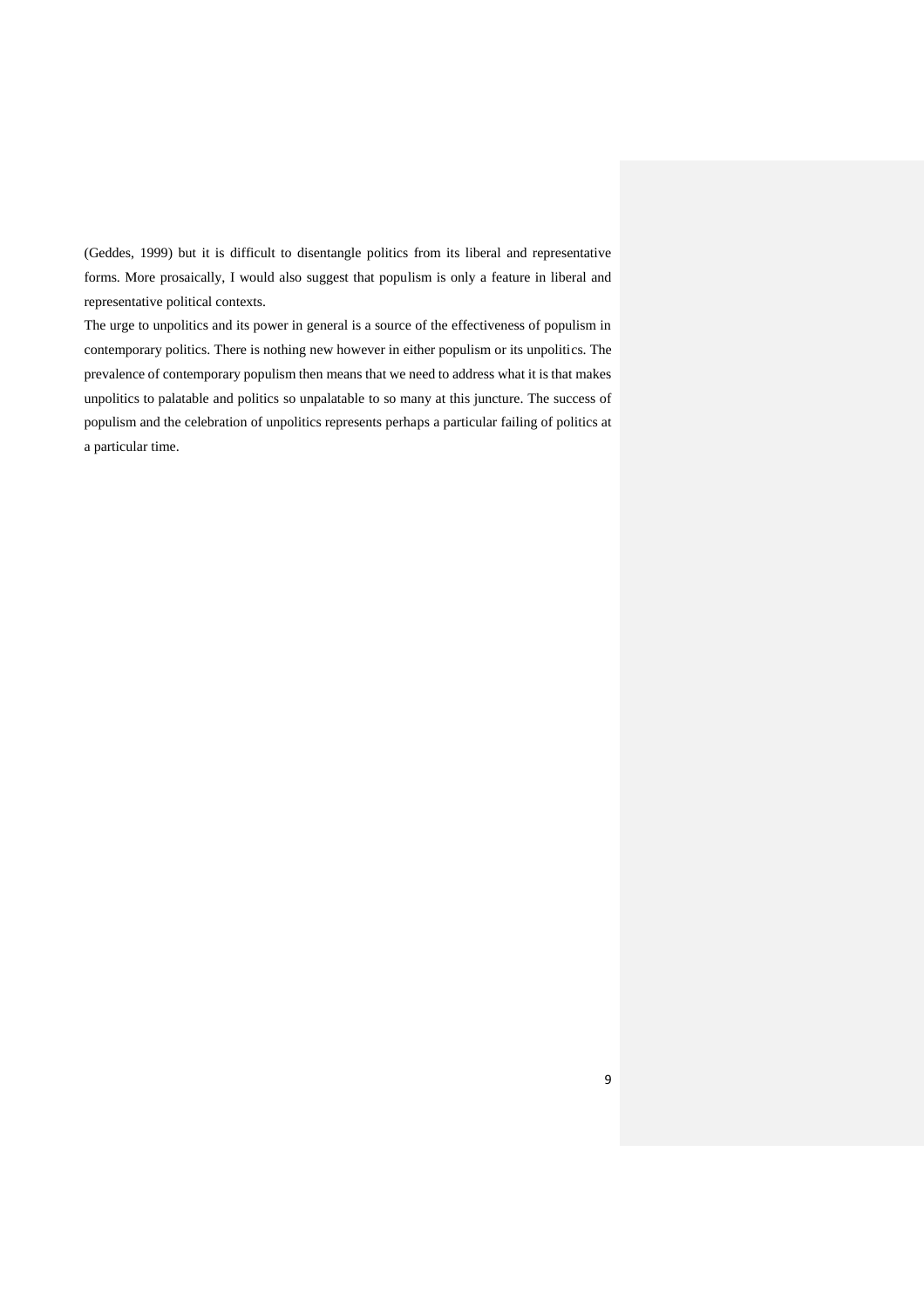## **References**

Barr, R.R., 2009. Populists, outsiders and anti-establishment politics. *Party Politics*, *15*(1), pp.29-48.

Canovan, M. (1999) Trust the people! Populism and the two faces of democracy, *Political Studies*, 47, 1, 2–16.

Canovan, M. (2004) Populism for Political Theorists?, *Journal of Political Ideologies*, 9, 3, 241–252.

Canovan, M. (2005) *The People*, Cambridge: Polity.

Castanho Silva, B., Vegetti, F., and Littvay, L. (2017) The Elite Is Up to Something: Exploring the Relation between Populism and Belief in Conspiracy Theories, *Swiss Political Science Review*, 23, 4, 423–443.

Fenster, M. (1999) *Conspiracy Theories: Secrecy and Power in American Culture*, Minneapolis: University of Minnesota Press.

Freeden, M. (2017) After the Brexit Referendum: Revisiting Populism as an Ideology, *Journal of Political Ideologies*, 22, 1, 1–11.

Geddes, B. (1999) What Do We Know about Democratization after Twenty Years?, *Annual Review of Political Science*, 2, 1, 115–144.

Goodwyn, L. (1976) *Democratic Promise: The Populist Moment in America*, New York: Oxford University Press.

Hawkins, K.A. (2010) *Venezuela's Chavismo and Populism in Comparative Perspective*, Cambridge: Cambridge University Press.

Hawkins, K.A., and Rovira Kaltwasser, C. (2017) What the (Ideational) Study of Populism Can Teach Us, and What It Can't, *Swiss Political Science Review*, 23, 4, 526–542

Mény, Y., and Surel, Y. (2002) The Constitutive Ambiguity of Populism, in Y. Mény and Y. Surel (eds.), *Democracies and the Populist Challenge*, London: Palgrave Macmillan, 1–21.

Ochoa Espejo, P. (2012) Paradoxes of Popular Sovereignty: A View from Spanish America, *The Journal of Politics*, 74, 4, 1053–1065.

Ostiguy, P. (2017) A Socio-Cultural Approach, in C. Rovira Kaltwasser, P. Taggart, P. Ochoa Espejo and P. Ostiguy (eds.), *The Oxford Handbook of Populism*, Oxford: Oxford University Press.

Shils, E. (1956) *The Torment of Secrecy: The Background and Consequences of American Security Policies*, London: Heinemann.

Stanley, B. (2008) The Thin Ideology of Populism, *Journal of Political Ideologies*, 13, 1, 95– 110.